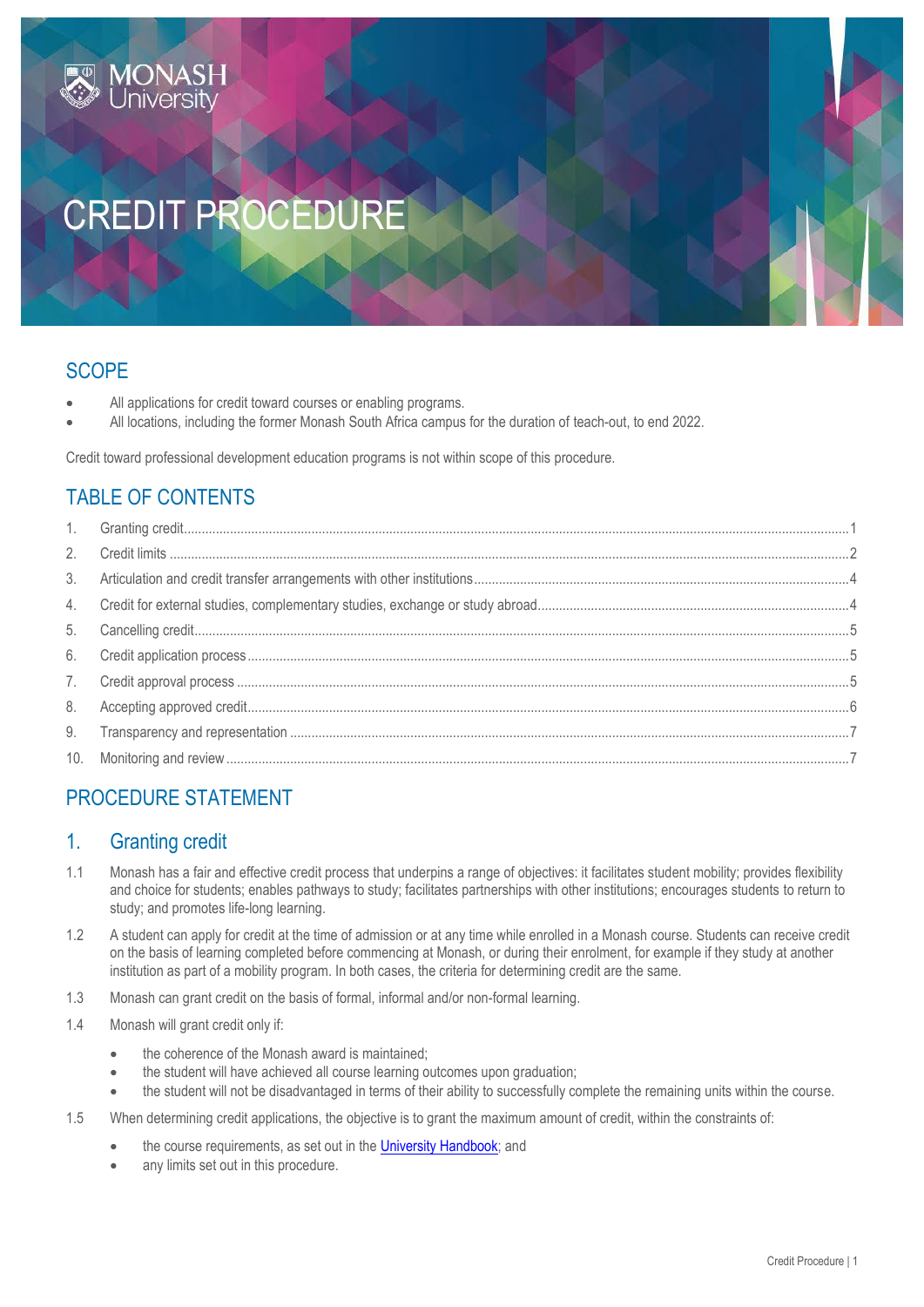## Types of credit

#### *Block credit*

- 1.6 Block credit is credit granted towards whole stages or components of a course.
- 1.7 For coursework master's courses, a student's point of entry may be determined by credit granted in the form of block credit.

#### *Specified credit*

- 1.8 Specified credit is credit granted towards a specific unit or component of a course.
- 1.9 Specified credit is preferred over other types of credit and should be granted where possible.

#### *Unspecified credit*

1.10 Unspecified credit is granted without identifying a specific unit that the credit replaces. It may be granted toward an area of study or elective component, including free electives or electives where the choice is restricted, for example where electives must be chosen from a list or a specific year level.

#### *Exemption*

1.11 Exemption is a form of credit that waives the requirement to complete a specified unit but requires the student to complete another unit of the same credit point value. An exemption does not reduce the number of units required to complete a course.

#### Credit for secondary school studies

1.12 Credit will not be granted for study completed at secondary school level. Credit may be granted for tertiary level units undertaken at a higher education institution as part of an applicant's secondary schooling, on the same basis as other credit applications.

#### Transfer of grades

1.13 When students receive credit for studies completed at another institution, the grades awarded by that institution are not transferable and will not be included on the Monash transcript or included in Monash's [WAM,](https://www.monash.edu/students/admin/exams/results/wam) GPA [and CGPA](https://www.monash.edu/students/admin/exams/results/gpa) calculations.

#### Internal course transfer

1.14 Credit is granted towards a specific Monash course. Students who transfer between courses are not automatically granted the same amount or type of credit in both courses.

# <span id="page-1-0"></span>2. Credit limits

- 2.1 Monash will not grant credit for prior study with a grade of near pass, conceded pass, terminating pass or equivalent as these grades are not considered to indicate successful completion of a unit.
- 2.2 Credit granted by another institution is not automatically transferable to Monash.

#### Credit limits for coursework courses

- 2.3 Specified credit and exemptions are granted for whole units only. Unspecified or block credit must be in multiples of six credit points (see [Course Design Procedure\)](https://publicpolicydms.monash.edu/Monash/documents/1935765).
- 2.4 Credit will not be granted towards a research component of a coursework course. This includes thesis units in one-year honours courses, and any units or components of a course that the dean of the degree faculty (or nominee) determines constitute a research component.
- 2.5 If a student has failed a Monash unit, specified credit towards that unit can only be granted on the basis of study completed after the fail occurred e.g. as part of study abroad or an exchange program.
- 2.6 Students who are granted credit towards a Monash coursework course must complete a specified minimum number of credit points at Monash University, as set out in the following table.

| Length of course/award (FTE) | Total course credit points | Minimum credit points that must be<br>completed at Monash |
|------------------------------|----------------------------|-----------------------------------------------------------|
| $0.5$ year                   | 24                         | 12                                                        |
| 1 year                       | 48                         | 24                                                        |
| $1.5$ year                   | 72                         | 36                                                        |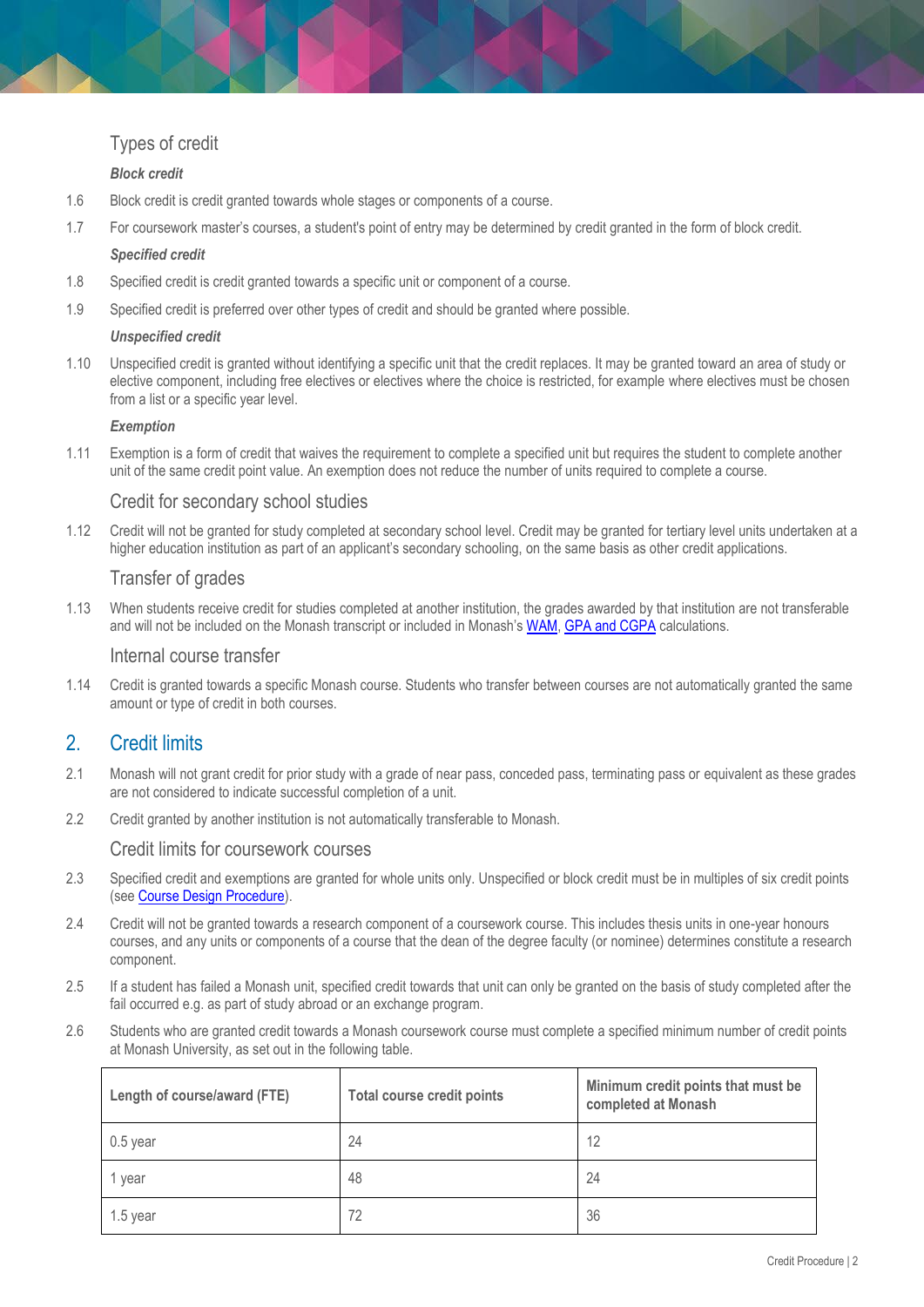| 2 years or longer | 96 or more | 48 (for double degree courses see also<br>section 2.8) |
|-------------------|------------|--------------------------------------------------------|
|-------------------|------------|--------------------------------------------------------|

- 2.7 For the purposes of meeting the requirements set out in the table above, the minimum credit points that must be completed at Monash may include:
	- any Monash units undertaken in the student's current course, in a different course or as single units;
	- Monash micro-credentials; or
	- any other forms of assessed learning offered by the University.
- 2.8 For double degree coursework courses, the minimum credit points that must be completed at Monash applies to each of the component awards. For example, for a double degree course consisting of two bachelor's degrees of three years or longer, a student must complete at least 48 credit points within each component degree.
- 2.9 The Academic Board has delegated to deans of a managing faculties (or nominees) the authority to approve a reduction in the minimum number of credit points that must be completed at Monash, on a case-by-case basis in extenuating circumstances. The dean of the managing faculty must report on such cases to the following meeting of the University Education Committee.
- 2.10 For double degree courses where the managing faculty is not the degree faculty, any reductions must also be approved by the dean of the degree faculty (or nominee).

#### Credit limits for graduate research courses

- 2.11 Credit will not be granted towards a thesis or alternative research component of a graduate research degree.
- 2.12 For graduate research courses, the following maximum amounts of credit apply:
	- 50 per cent of required coursework units, unless a course requires completion of a higher minimum number of credit points at Monash to comply with professional accreditation requirements. These variations must be approved by the Graduate Research Committee (GRC) as exemptions to this procedure.
	- 50 per cent of the required 120 hours of graduate research professional development activities for students enrolled in the professional development mode or graduate research industry partnership (GRIP) mode, with a maximum of 20 hours approved for any one activity.
- 2.13 The GRC (or nominee) can grant credit exceeding 50 per cent in exceptional circumstances.

#### Application of credit limits to coursework master's courses

- 2.14 Some Monash master's courses are designed with multiple entry points where the entry point determines the credit points required to complete the course. An applicant's entry point is based on block credit assessment of the applicant's prior learning. See also [Course Design Procedure.](https://publicpolicydms.monash.edu/Monash/documents/1935765)
- 2.15 An applicant can choose not to accept block credit they have been granted.
- 2.16 In addition to any block credit granted to determine the entry point to a master's course, a student may also receive other forms of credit. The minimum amount of credit points that must be completed at Monash, as set out in section 2.6, is applied after an applicant's entry point has been determined. Each entry level's corresponding course credit points to complete are specified in the University Handbook.
- 2.17 Where the entry point has been determined based on block credit for prior studies, the same prior studies cannot be used for further credit that reduces the length of study. For example, an applicant who commences at an entry level based on prior completion of a cognate graduate diploma cannot also receive specified or unspecified credit for units completed in the graduate diploma.

#### Multiple coursework awards

2.18 Where a student has previously qualified for a Monash University award and applies for credit on the basis of units undertaken as part of that award, a minimum number of credit points of additional study must be undertaken in the course they are enrolling in, as set out in the following table:

| Length of course/award (FTE) | <b>Total course credit points</b> | Minimum credit points of additional<br>study required |
|------------------------------|-----------------------------------|-------------------------------------------------------|
| $0.5$ year                   | 24                                | 12                                                    |
| 1 year                       | 48                                | 24                                                    |
| 1.5 year                     | 72                                | 36                                                    |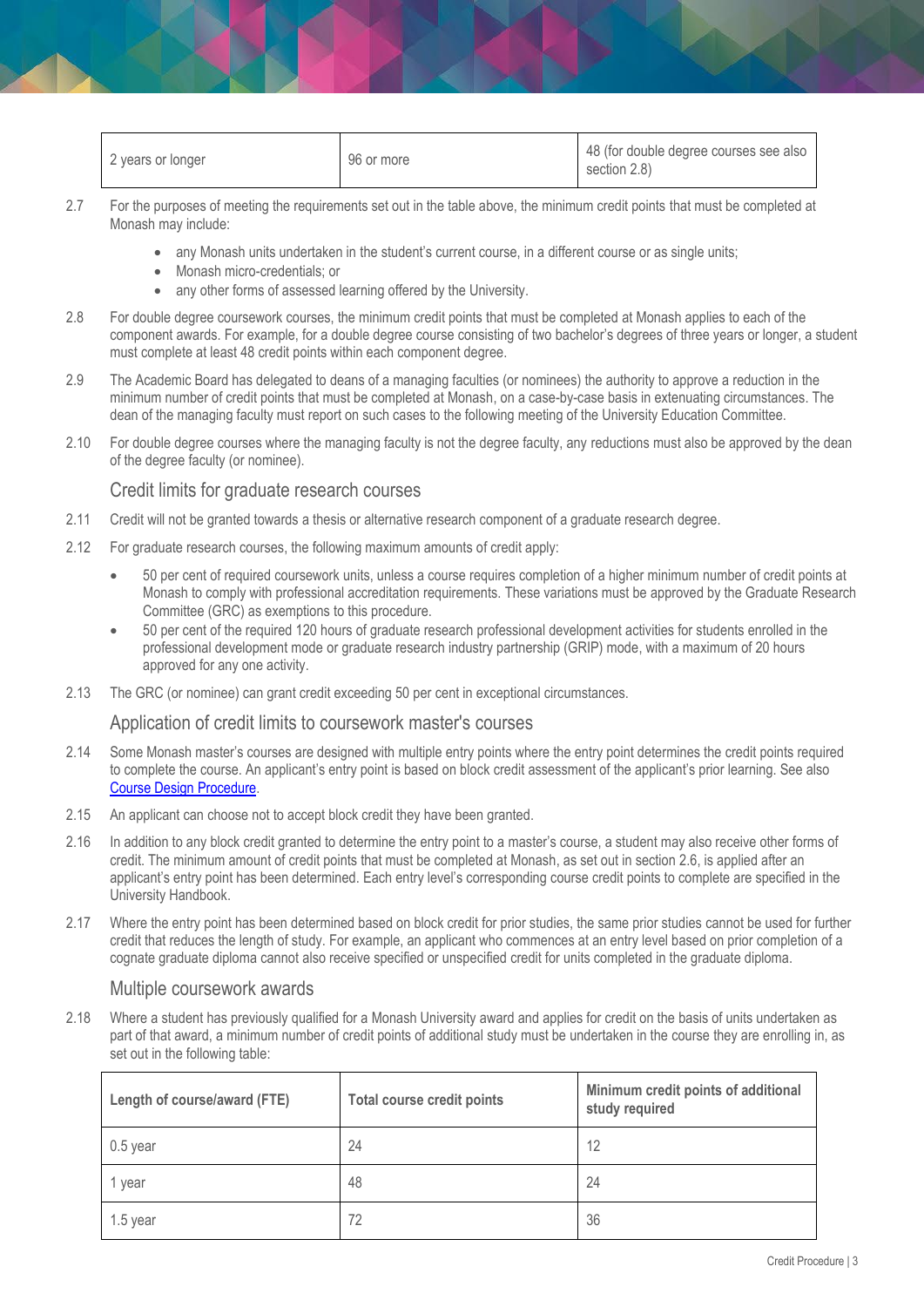| years or longer<br>∼ | 96 or more | r<br>-4Ն |
|----------------------|------------|----------|
|----------------------|------------|----------|

2.19 Where a student is concurrently enrolled in two award courses at Monash (other than a double degree), two awards can only be granted if the units undertaken in each course differ by at least the amount of additional study specified in the table above. This does not apply to courses or programs that do not result in an award.

#### Complementary study diplomas

- 2.20 Monash University offers diploma courses for complementary study, as an opportunity for students enrolled in bachelor courses at the University to undertake additional studies. No credit will be granted toward the bachelor course for study undertaken in the diploma course, and vice versa.
- 2.21 Students who are undertaking complementary study and discontinue either the diploma or the bachelor course prior to course completion are eligible for credit, subject to the normal credit assessment requirements set out in this procedure.

### <span id="page-3-0"></span>3. Articulation and credit transfer arrangements with other institutions

- 3.1 The University can establish articulation and credit transfer arrangements with other institutions. The credit provisions in such arrangements must be based on approved credit precedents (see section 7) and align with the standards set out in these procedures.
- 3.2 Deans (or nominees) of managing faculties are responsible for approving new articulation and credit transfer arrangements with other institutions and renewals and variations to such arrangements.
- 3.3 For articulation and credit transfer arrangements with overseas institutions, Global Engagement are responsible for keeping a central register and reporting on arrangements to the University Education Committee. The [Transnational Education Partnership Procedure](https://publicpolicydms.monash.edu/Monash/documents/1935803) sets out principles for arrangements with education institutions outside Australia.
- 3.4 For arrangements with domestic institutions, deans (or nominees) must report all approvals, renewals and variations directly to the University Education Committee.
- 3.5 Faculties are responsible for regularly monitoring the academic performance of student cohorts admitted on the basis of articulation or credit transfer arrangements.
- 3.6 Deans of managing faculties (or nominees) must ensure articulation and credit transfer arrangements are reviewed at least every five years, or sooner, if Monash or the partner institution substantially changes the curriculum of a course, specialisation or unit that is subject to the arrangements. During the review of an arrangement, the credit precedents on which the arrangement is based must be reviewed and the academic performance of students considered.

## <span id="page-3-1"></span>4. Credit for external studies, complementary studies, exchange or study abroad

- 4.1 Students who wish to study at another institution as part of their Monash course can apply for pre-approval of credit.
- 4.2 Coursework students apply for credit at the same time they apply to undertake complementary study, exchange or study abroad. The application must specify the units they wish to undertake at the other institution. Se[e Enrolment Procedure.](https://publicpolicydms.monash.edu/Monash/documents/1935771)
- 4.3 Graduate research students who wish to undertake coursework units at another institution as part of their graduate research degree must seek prior approval from the GRC (or nominee).
- 4.4 Graduate research students can substitute up to 20 hours of the Monash approved professional development training activities with approval by the GRC (or nominee). Substitution is in addition to any credit granted under section 2.11.
- 4.5 If a student needs to change their enrolment at the other institution, for example if a unit is not offered, they must seek approval to change. If a student fails to seek approval for a change there is no guarantee that they will be granted credit for study completed at the other institution.
- 4.6 Coursework students apply for approval from their managing faculty.
- 4.7 Graduate research students apply for approval from the GRC (or nominee).
- 4.8 After completing their studies at the other institution, the student must provide a transcript of results that shows successful completion of units before the pre-approved credit can be applied to the student's record. The mark for these units will not appear on the student's academic record.
- 4.9 Credit for studies completed during deferment or intermission is at the discretion of the degree faculty, unless the student had prior approval by the University to undertake studies while on deferment or intermission.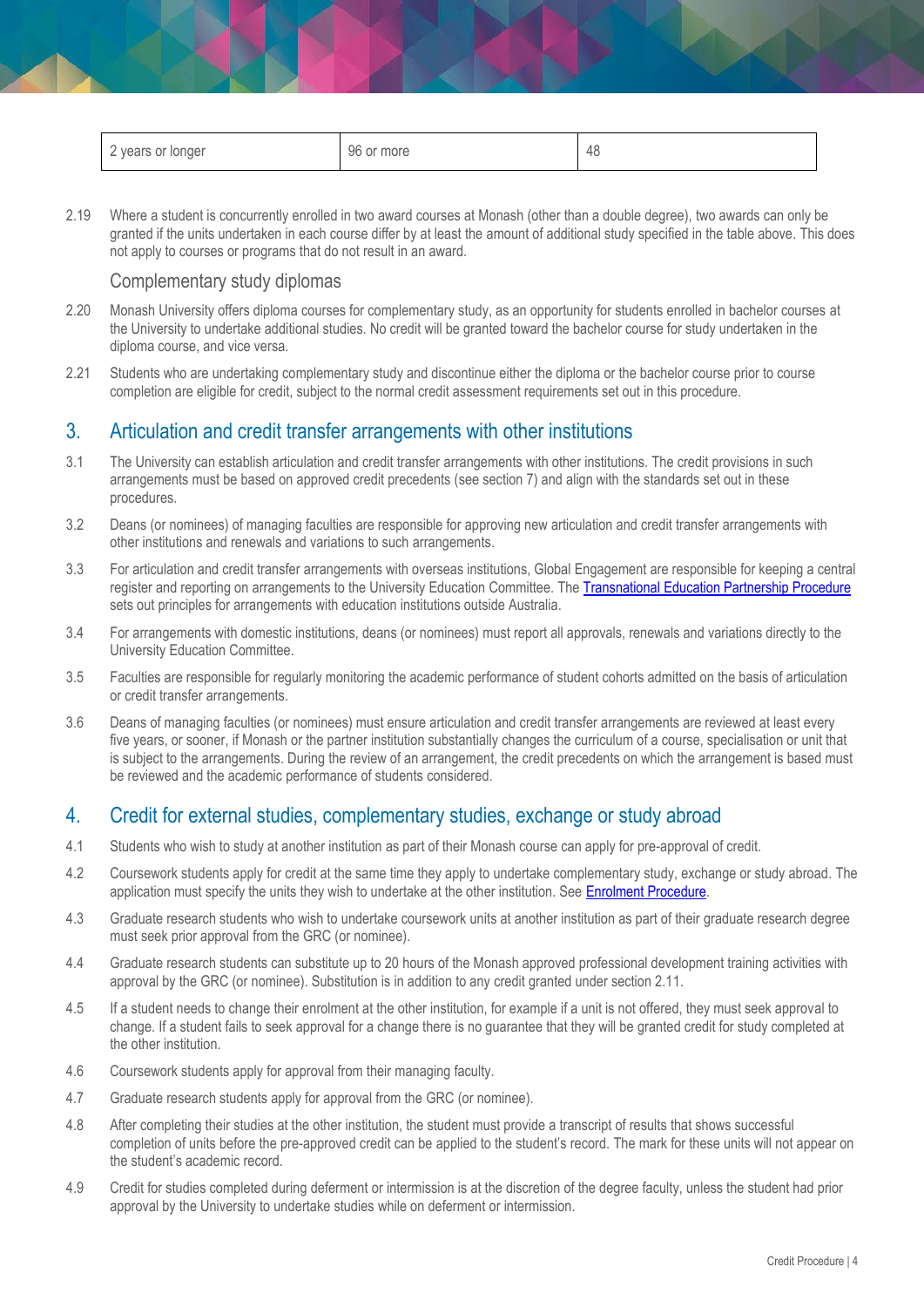# <span id="page-4-0"></span>5. Cancelling credit

- 5.1 A student can cancel credit that they have been granted and accepted.
- 5.2 When granted credit has been cancelled by a student, the student can request that it be reinstated at a later stage. Reinstatement of credit is at the discretion of the managing faculty. When considering a request, the faculty may consider changes to the student's study plans and any other relevant circumstances.
- 5.3 The University will only cancel granted credit if there was an administrative or technical error, or the credit application is found to be fraudulent.

## <span id="page-4-1"></span>6. Credit application process

#### Submitting a credit application

- 6.1 Current coursework students must use the [online form](https://online-credits.monash.edu/login?next=%2F) to apply for credit. Current students who are transferring between Monash courses are automatically assessed for credit as part of their course transfer application process.
- 6.2 Graduate research students applying for credit towards graduate research professional development activities must use the form prescribed by the Monash Graduate Research Office
- 6.3 Students who have been assessed for credit at the time of admission, or prior to the end of the first week of their first teaching period, will have their unit enrolment changed according to the credit granted. Applications received after the first week of a teaching period may affect a student's study plan or enrolment and will not be accepted as a reason to waive any fees or charges incurred due to late enrolment changes.

#### Supporting evidence for credit applications on the basis of formal learning

- 6.4 Th[e supporting evidence](https://www.monash.edu/admissions/credit) required is determined by any existing precedent, pre-approval or arrangement in place with the other institution. If the student has submitted the relevant documentation via the admission process, they do not need to resubmit those documents.
- 6.5 The student may be required to include:
	- evidence of successful completion of studies: an academic record, transcript or equivalent; and an explanation of what the results mean; and
	- details about the study completed: unit syllabus indicating content covered in the unit, assessment requirements and reading list; and, where a student has completed all or part of a course, documentation of the course structure such as an extract from the institution's handbook or similar.
- 6.6 Where a student is seeking credit pre-approval for units to be undertaken as external study, Monash will endeavour to make a credit assessment based on the information that is available at the time of the pre-approval.
- 6.7 Students who are applying for credit for study undertaken at Monash University or Monash College do not need to provide documentation with their application if it is available from the University's student management system and handbooks.

Supporting evidence for credit applications on the basis of informal or non-formal learning

6.8 The degree faculty, or in the case of graduate research, the GRC (or nominee), determines on a case-by-case basis the evidence required in support of applications for credit for informal or non-formal learning. It may include an interview, a test or other form of assessment, and/or submission of a folio of work. It is the student's responsibility to provide sufficient documentation to enable the University to assess their application.

# <span id="page-4-2"></span>7. Credit approval process

- 7.1 For coursework courses, the degree faculty is responsible for determining credit. For double degree courses where the managing faculty is not the degree faculty for both awards, the managing faculty receives, processes and records credit applications and must refer the credit assessment to the degree faculty.
- 7.2 The dean of the degree faculty may delegate responsibility for approving credit precedents and credit applications where no precedent exists to an academic member of staff or a committee with academic representation.
- 7.3 The dean may delegate responsibility for approving credit applications based on existing precedents to any member of staff or committee.
- 7.4 For graduate research courses, the GRC is responsible for determining credit. The GRC delegates responsibility for determining credit applications to faculty associate deans (graduate research) (or equivalent role) in accordance with any guidelines established by GRC and with the condition that the credit does not exceed the maximum limit set out in section 2.11.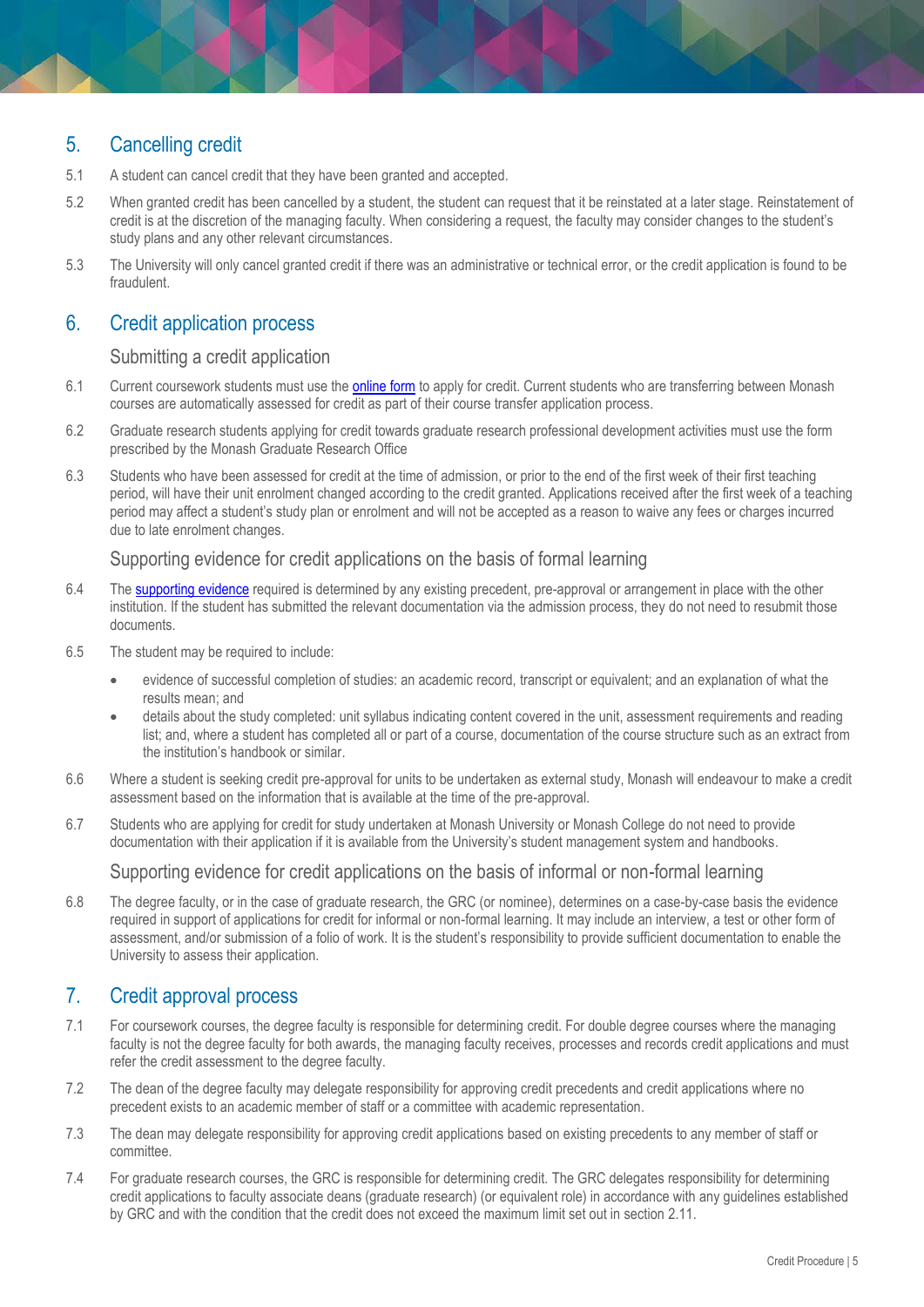## Assessment of credit applications not based on existing precedent

- 7.5 Assessment of credit must consider:
	- the academic purpose of a unit or other course component for which credit is sought, in the context of achieving course learning outcomes;
	- comparability of learning outcomes and assessment;
	- similarity in content and changes in the knowledge and practices of the discipline since the prior learning took place;
	- the student's ability to successfully complete remaining units; and
	- any professional accreditation requirements, such as recency limits.
- 7.6 For credit to be granted, the dean (or nominee) of the degree faculty, or in the case of graduate research the GRC (or nominee), must ensure that there is sufficient similarity in pedagogic purpose between the achieved learning and the Monash unit or course component for which credit is sought, and must be satisfied that the student will be able to achieve the course learning outcomes upon completing the course.
- 7.7 In the case of specified credit, the dean (or nominee) or GRC (or nominee) can request that an academic staff member with detailed knowledge of the Monash unit undertakes the assessment and provides a recommendation.

#### Approving and recording precedents

- 7.8 When approving credit, the dean of the degree faculty (or nominee), or in the case of graduate research the GRC (or nominee), may decide that the case can be used as a precedent for future credit applications. Credit precedents can also be pre-approved, for example when setting up a credit transfer arrangement with another institution, or to facilitate mobility programs.
- 7.9 When establishing a credit precedent, the dean (or nominee), or in the case of graduate research the GRC (or nominee), must ensure the precedent is recorded and published in accordance with University business processes for credit precedents.
- 7.10 A credit precedent is valid for a maximum of five years. A credit precedent that has expired may not be used as the basis for a credit decision. The dean (or nominee), or in the case of graduate research the GRC (or nominee), can review credit precedents at any time and can extend the validity for a maximum of five years from the review date if they are satisfied it is still current.
- 7.11 When a course is substantially restructured, managing faculties, and degree faculties in the case of double degrees, must review all credit precedents, articulation arrangements and credit transfer arrangements affected by the restructure.
- 7.12 The degree faculty must archive credit precedents that are no longer relevant e.g. specified credit towards units that are no longer offered.

#### **Outcomes**

- 7.13 The dean of the degree faculty (or nominee), or in the case of graduate research the GRC (or nominee), can decide to:
	- grant credit in the form of credit towards specified unit/s (specified credit), block credit, unspecified credit or allow an exemption for a unit or course requirement;
	- set conditions on a student's enrolment where relevant to granted credit or exemptions, e.g. additional electives or unit prohibitions; or
	- not grant any credit.

#### Notice of outcome

- 7.14 Credit applications where there are existing, valid precedents will be assessed within 10 working days. Longer periods may be required:
	- during peak admission and enrolment times;
	- for applications where there are no existing precedents; and
	- for applications for non-formal and informal learning.
- 7.15 The managing faculty is responsible for notifying the student of the outcome. For credit approved by the GRC under section 2.12, the Monash Graduate Research Office is responsible for notifying the student.

## <span id="page-5-0"></span>8. Accepting approved credit

- 8.1 Students can choose not to receive some or all of the credit they have been granted. When credit has been approved, the student must accept the credit before it is applied to their record in the student management system.
- 8.2 International students subject to Education and Services for Overseas Students (ESOS) requirements must sign an authorisation form to accept the credit.
- 8.3 All other students are considered to have accepted the credit granted to them if they proceed to enrol after they have been notified of the credit application outcome.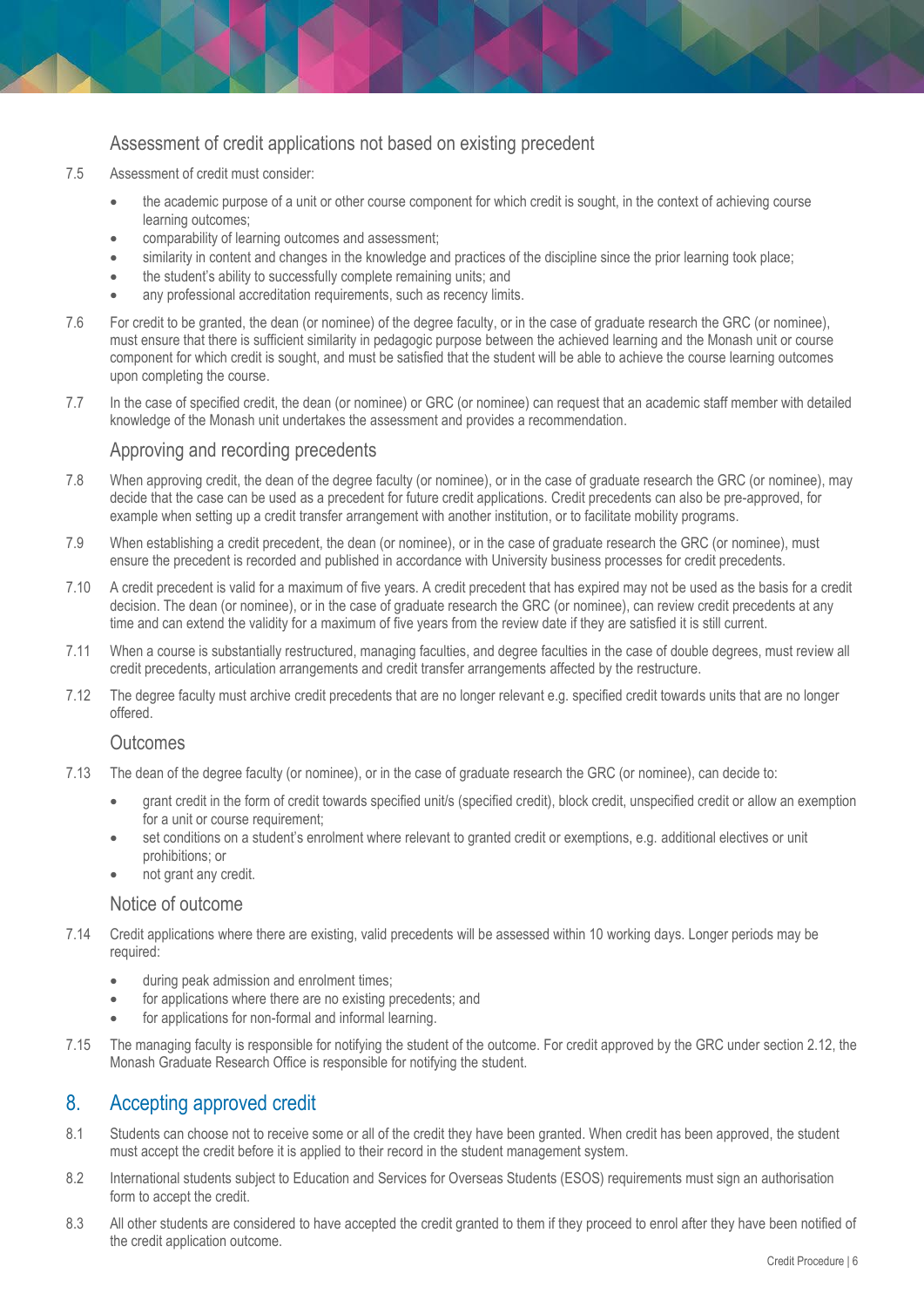# <span id="page-6-0"></span>9. Transparency and representation

- 9.1 The University will publish **credit information**, including:
	- the credit application process;
	- articulation and credit transfer arrangements with other institutions;
	- awards that are considered to be cognate to each Masters course offered;
	- credit precedents; and
	- requirements for international students subject to ESOS requirements.
- 9.2 Where Monash University, or a faculty, centre or institute, offers single units, micro-credentials, or other programs or forms of education and these are marketed or represented as providing eligibility for credit towards a course, the University must include details about the credit eligibility, specifically:
	- the course/s towards which credit may be granted; and
	- any conditions for credit to be granted, e.g. minimum mark, time limitations.

# <span id="page-6-1"></span>10. Monitoring and review

- 10.1 The University Education Committee, via CASSC, has oversight of the granting of coursework credit, credit precedents and articulation and credit transfer arrangements. CASSC can request that faculties report on:
	- the extent and nature of credit granted for courses;
	- the academic performance of student cohorts entering courses with credit; and
	- articulation and credit transfer arrangements with other institutions.
- 10.2 The Graduate Research Committee has oversight of the granting of credit and credit precedents toward graduate research courses and can request that Associate Deans (Graduate Research) report to the GRC on any matters related to the granting of credit.

| Articulation arrangement                            | A defined pathway that enables a student to progress from a completed course with another provider to<br>a Monash course. Admission to the Monash course can be with or without credit.                                                                                              |
|-----------------------------------------------------|--------------------------------------------------------------------------------------------------------------------------------------------------------------------------------------------------------------------------------------------------------------------------------------|
| <b>Australian Qualifications</b><br>Framework (AQF) | The Australian Government's policy for regulated qualifications in the Australian education and training<br>system.                                                                                                                                                                  |
| Award                                               | A degree, diploma, certificate or other qualification awarded upon successful completion of an accredited<br>course.                                                                                                                                                                 |
| <b>Block credit</b>                                 | Credit granted towards whole stages or components of a course rather than toward specific units                                                                                                                                                                                      |
| Cognate, cognate award                              | A qualification in the same or a related field of study                                                                                                                                                                                                                              |
| Course                                              | A coherent sequence of units, usually leading to a degree or other award.                                                                                                                                                                                                            |
| Credit                                              | Recognition that a student's previous learning is equivalent in content, learning outcomes and<br>assessment in a form that reduces the requirements a student must satisfy to achieve a qualification.                                                                              |
| <b>Credit points</b>                                | The measure of student workload in coursework study.                                                                                                                                                                                                                                 |
| <b>Credit precedent</b>                             | Information about prior approved credit that can be used to inform future credit decisions and as an<br>indication to prospective and current students of potential credit application outcomes.                                                                                     |
| <b>Credit transfer</b><br>arrangement               | A process that provides students with agreed and consistent credit outcomes for components of a<br>qualification based on equivalence in content and learning outcomes between matched qualifications.                                                                               |
| Degree faculty                                      | The faculty specified in the Handbook as being responsible for the degree or other award for the year for<br>which the Handbook is published. Double degree courses may have two degree faculties, listed in the<br>Handbook as managing faculty and partner faculty for the course. |
| <b>Exemption</b>                                    | A form of credit granted that waives the requirement to complete a specified unit but requires the student<br>to complete another unit of the same credit point value. In the student administrative system, the term<br>'preclusion' is used for exemptions.                        |

# **DEFINITIONS**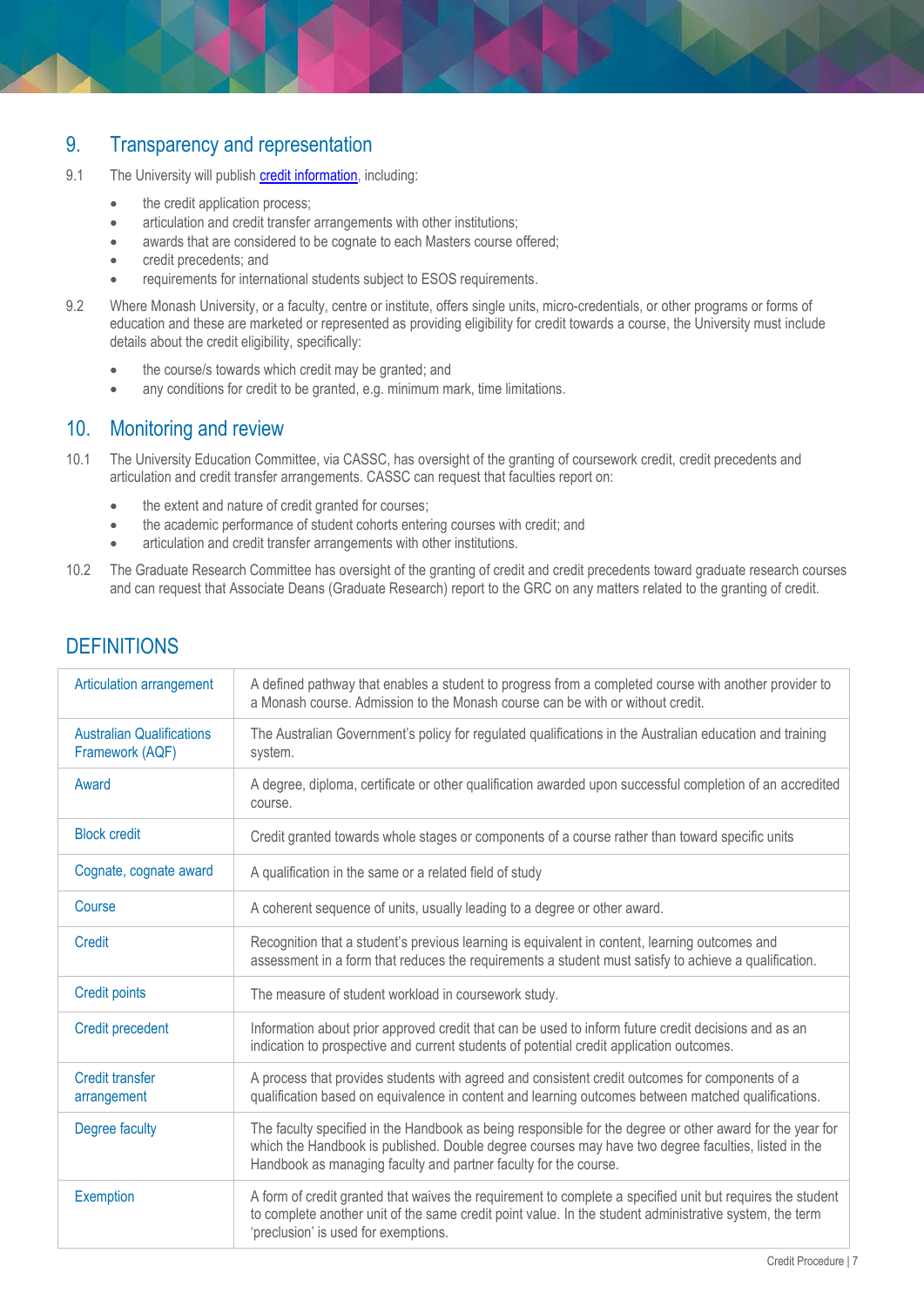| <b>Formal learning</b>    | Learning that takes place through a structured program of learning and assessment that leads to the full<br>or partial attainment of a recognised qualification                                                                                                                                                                                                                                                                                                                                                                                                                                                                                                                                                                                                                                                                                                                                                                                                                                                                                                                                                             |
|---------------------------|-----------------------------------------------------------------------------------------------------------------------------------------------------------------------------------------------------------------------------------------------------------------------------------------------------------------------------------------------------------------------------------------------------------------------------------------------------------------------------------------------------------------------------------------------------------------------------------------------------------------------------------------------------------------------------------------------------------------------------------------------------------------------------------------------------------------------------------------------------------------------------------------------------------------------------------------------------------------------------------------------------------------------------------------------------------------------------------------------------------------------------|
| Informal learning         | Learning gained through work-related, social, family, hobby or leisure activities and experiences. Unlike<br>formal and non-formal learning, informal learning is not organised or externally structured in terms of<br>objectives, time or learning support.                                                                                                                                                                                                                                                                                                                                                                                                                                                                                                                                                                                                                                                                                                                                                                                                                                                               |
| <b>Managing faculty</b>   | The faculty assigned responsibility for coordinating administrative matters for a course (including but not<br>restricted to admission, enrolment, course advice, academic progress and academic referral). For double<br>degree courses the managing faculty is as specified in the University Handbook.                                                                                                                                                                                                                                                                                                                                                                                                                                                                                                                                                                                                                                                                                                                                                                                                                   |
| Non-formal learning       | Learning that takes place through a structured program of learning but does not lead to an officially<br>accredited qualification.                                                                                                                                                                                                                                                                                                                                                                                                                                                                                                                                                                                                                                                                                                                                                                                                                                                                                                                                                                                          |
| <b>Specified credit</b>   | Credit granted towards specified units and/or components of a course.                                                                                                                                                                                                                                                                                                                                                                                                                                                                                                                                                                                                                                                                                                                                                                                                                                                                                                                                                                                                                                                       |
| <b>Student</b>            | A person who:<br>is admitted to a course of study at the University;<br>a)<br>is enrolled at the University in a non-award study or one or more units of study on an assessed or<br>b)<br>non-assessed basis and without admission to a course of study;<br>is pursuing a course of study or unit of study at the University through an exchange or study program<br>C)<br>or other arrangement between the University and another educational institution;<br>is engaged in a student mobility program involving the University, whether or not the program is<br>d)<br>credited towards a course of study or unit of study;<br>has completed a course of study but on or to whom the relevant degree or award has not been<br>e)<br>conferred or awarded;<br>has deferred, or has intermitted, or has been suspended from, a course of study;<br>f)<br>is enrolled in a course of study or one or more units of study offered by the University through<br>g)<br>another educational institution; or<br>has consented in writing to be bound as a student by the University statutes and University<br>h)<br>regulations. |
|                           | The following terms are used to identify groups of students that are subject to different requirements:<br>· domestic student;<br>international student; and<br>international student subject to Education and Services for Overseas Students (ESOS)<br>requirements.                                                                                                                                                                                                                                                                                                                                                                                                                                                                                                                                                                                                                                                                                                                                                                                                                                                       |
| <b>Unspecified credit</b> | Credit granted where only the credit point value and the unit level are identified, often granted toward an<br>elective component of a course.                                                                                                                                                                                                                                                                                                                                                                                                                                                                                                                                                                                                                                                                                                                                                                                                                                                                                                                                                                              |

# **GOVERNANCE**

| <b>Parent policy</b>         | <b>Admission and Credit Policy</b>                                                                                                                                                                                                    |
|------------------------------|---------------------------------------------------------------------------------------------------------------------------------------------------------------------------------------------------------------------------------------|
| <b>Supporting procedures</b> | <b>Admission to Coursework Courses and Units Procedure</b>                                                                                                                                                                            |
| <b>Supporting schedules</b>  | Nil                                                                                                                                                                                                                                   |
| Associated procedures        | Nil                                                                                                                                                                                                                                   |
| <b>Related legislation</b>   | Higher Education Standards Framework (Threshold Standards) 2021<br><b>Malaysian Qualifications Agency</b><br>Education Services for Overseas Students Act 2000 (Cth)<br>Monash University (Academic Board) Regulations, regulation 15 |
| Category                     | Academic                                                                                                                                                                                                                              |
| Approval                     | <b>University Education Committee</b><br>DATE 20 September 2021<br>MEETING NUMBER 7/2021 / AGENDA ITEM 8.1                                                                                                                            |